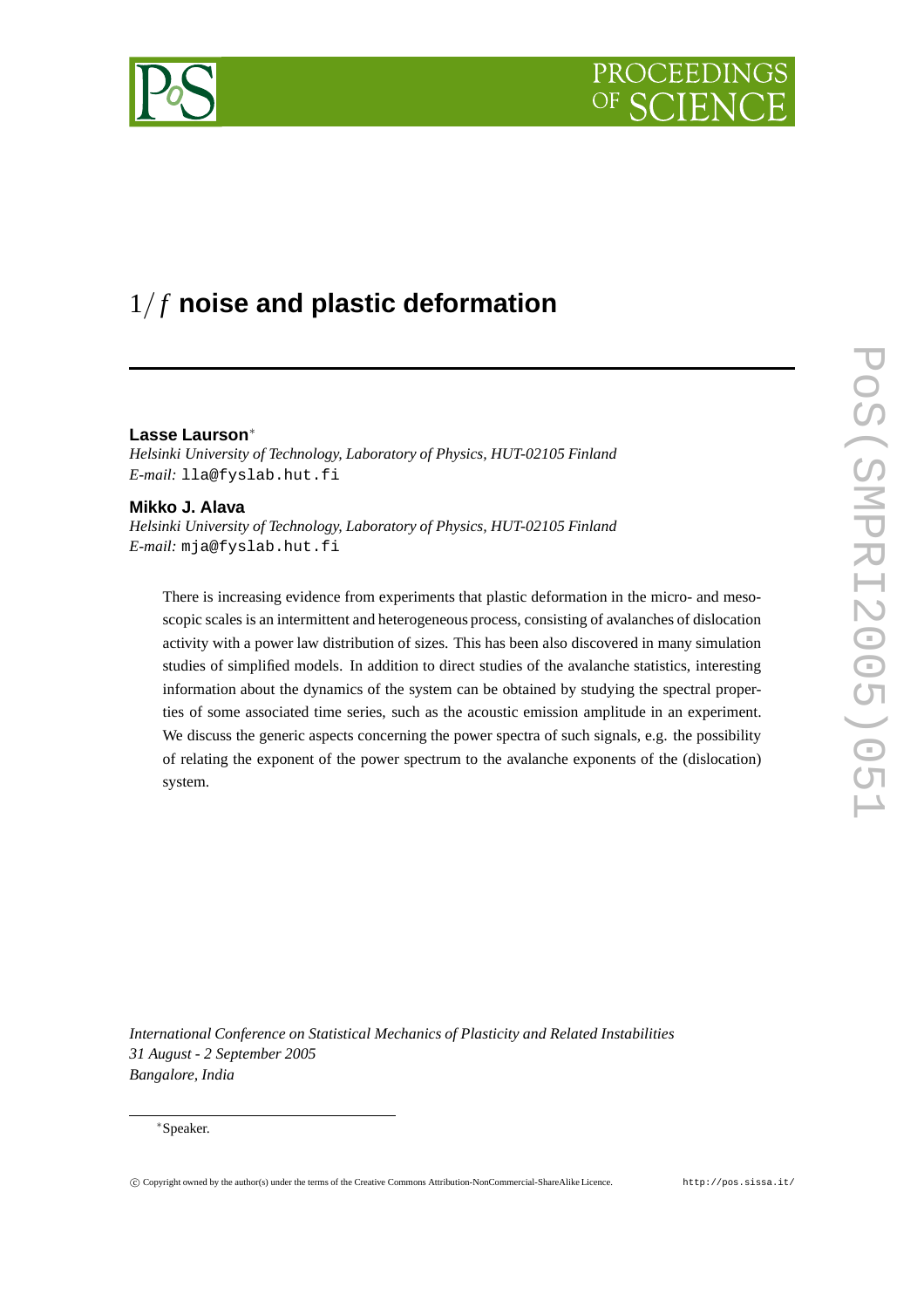# **1. Introduction**

Contrary to the traditional paradigm of plastic deformation under homogeneous loads being a spatially and temporally smooth and homogeneous process, recent evidence from both numerical simulations as well as experiments suggests that plastic deformation proceeds via coherent bursts of dislocation activity with long-range spatial and temporal correlations [1, 2, 3, 4, 5]. These bursts, or dislocation avalanches, can be characterized by apparently scale-free size distributions. This kind of "crackling noise" [6] response to slowly varying external conditions is observed also in many other non-equilibrium physical systems, such as earthquakes [7], Barkhausen noise in ferromagnets [8], vortex avalanches in superconductors [9] and martensitic shape memory alloys [10].

Such avalanching systems are typically studied by recording some time series  $V(t)$ , which could be e.g. the acoustic emission amplitude emitted from a plastically deforming crystal or the voltage recorded from a Barkhausen noise experiment. In ideal cases of certain simple slowly driven model systems (such as the sandpile models of self-organized criticality [11]), the signal  $V(t)$  drops to zero between two consecutive avalanches, which can then be defined simply as connected sequences of non-zero values of  $V(t)$ . In the case of experiments and some more realistic model systems, however, the definition of a single pulse or avalanche presents some practical complications due to both the background noise and the fact that finite drive rates can lead to merging of avalanches in time. This forces one to threshold the signal  $V(t)$  in some way to be able to identify the individual avalanches. As it is not a priori clear how the thresholding should be done, this process can lead to ambiguous definition of pulses.

An alternative approach is to study the spectral properties of the pulse train as a whole. Here we discuss the power spectrum (PS)  $P(f)$  of a time series  $V(t)$ , defined as the absolute square of the Fourier transform of  $V(t)$ , or

$$
P(f) \sim |\int e^{i2\pi ft} V(t) dt|^2.
$$
 (1.1)

In critical avalanching systems, the PS is typically of the power-law form  $P(f) \sim 1/f^{\alpha}$ , providing thus an example of " $1/f^{\alpha}$ " or "flicker" noise [12]. Due to the relation between the time-time correlation function and the PS through the cosine transformation, the latter is a measure of temporal correlations in the system. Values less than two for the exponent  $\alpha$  are an indication of the presence of complex time correlations in the system. Recently it has been found that under certain fairly general conditions it is also possible to relate the exponent  $\alpha$  describing the power spectrum of a critical avalanching system to the scaling exponents characterizing the avalanche distributions. In particular this has been shown to be true for certain models of Barkhausen noise [13] and sandpile models of self-organized criticality [14].

In this paper we discuss briefly some aspects of noise in plastically deforming dislocation systems, present a scaling relation relating the scaling of the PS to the avalanche statistics and report some preliminary results on numerical simulations concerning the applicability of the scaling relation to a simple two-dimensional discrete dislocation dynamics model (to be presented in more detail elsewhere [15]). The paper is organized as follows: In the next Section the scaling argument for the scaling of the PS is presented, followed by a brief discussion on its applicability to plasticity as well as some other remarks on noise in plasticity in Section 3. The paper is finished with conclusions.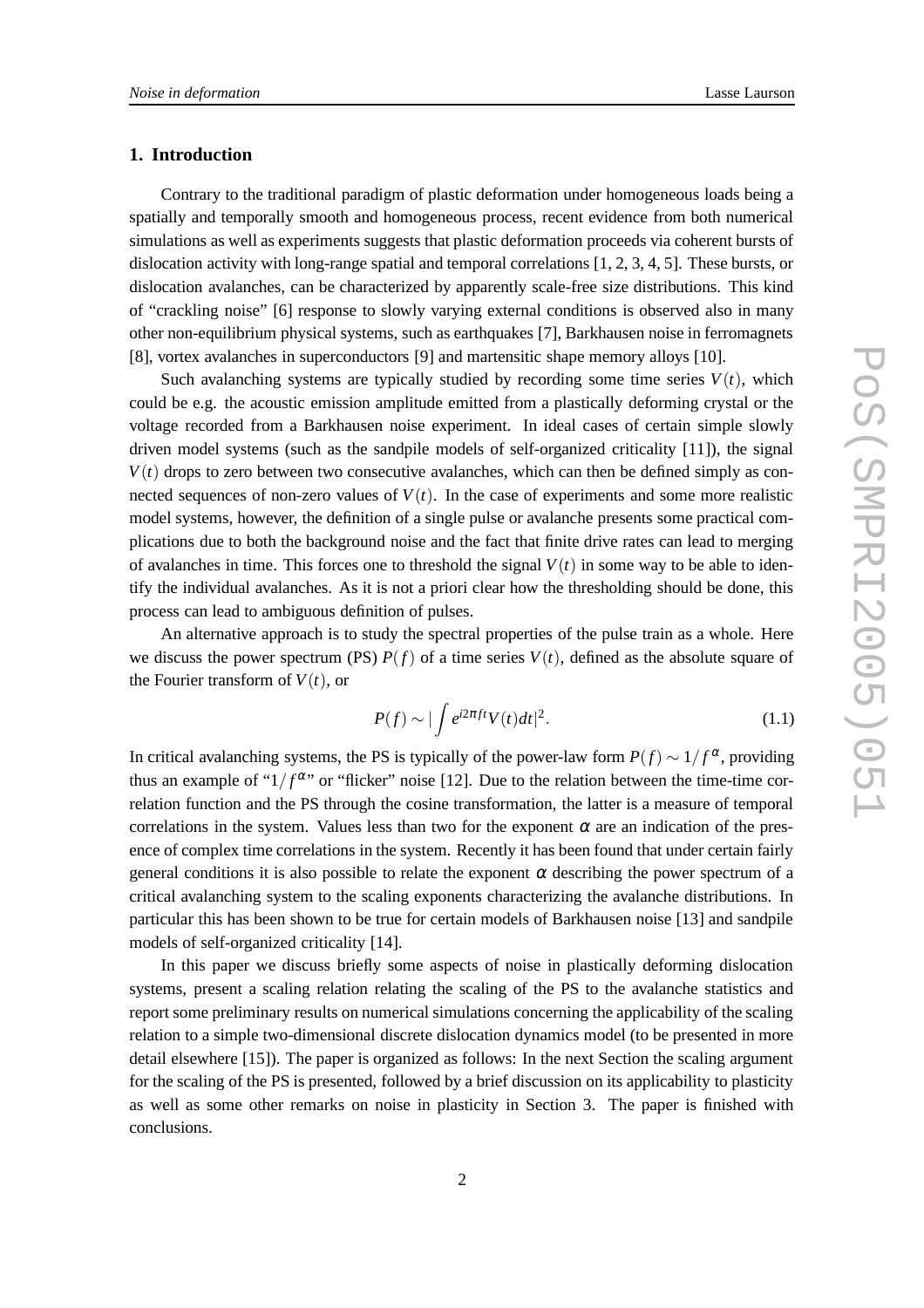

**Figure 1:** An example of the signal  $V_d(t)$ , obtained from a discrete dislocation dynamics simulation similar to that presented in Ref. [2]. The horizontal red line corresponds to the threshold level used to identify avalanches. The inset shows an example of a large avalanche identified after thresholding.

#### **2. Power spectra and avalanche scaling**

Consider a bursty time series  $V(t)$  consisting of temporally separated avalanches. One possible definition of an avalanche is a connected sequence of values of  $V(t)$  exceeding some threshold value  $V_{th}$ , corresponding to uncorrelated background noise. If this kind of avalanche starts at  $t = 0$  and ends at *t* = *T*, the size *s* of an avalanche of duration *T* is defined as  $s(T) = \int_0^T [V(t) - V_{th}] dt$ . Assume that the average avalanche size  $\langle s(T) \rangle$  of avalanches of a given duration *T* scales as a power law of the duration,

$$
\langle s(T) \rangle \sim T^{\gamma_{st}},\tag{2.1}
$$

and that the avalanches are self-similar in the sense that average avalanche shapes  $V(T,t)$  of avalanches of different durations *T* can be collapsed onto a single curve by using the ansatz

$$
V(T,t) = T^{\gamma_{st}-1} f_{shape}(t/T),
$$
\n(2.2)

where  $f_{shape}(x)$  is a scaling function. By cosine transforming the time-time correlation function *C*( $\theta$ |*s*) of avalanches of a given size *s*, this leads to the scaling form  $E(f|s) = s^2 g_E(f^{\gamma_{st}} s)$  for the corresponding energy spectrum. The scaling of the total power spectrum is then obtained by averaging  $E(f|s)$  over the avalanche size probability distribution  $D(s)$ , assumed to be a power law  $D(s) \sim s^{-\tau}$  cut off at  $s = s^*$ . The result will depend on the value of  $\tau$  as well as on the form of the scaling function  $g_E(x)$ . Kuntz and Sethna [13] noticed that under conditions fairly generally applicable to critical avalanching systems,  $g_E(x)$  should behave like  $g_E(x) \sim 1/x$ , which then implies that for  $\tau < 2$  (which seems to be the case for dislocation avalanches [2]) the power spectrum scales as

$$
P(f) \sim f^{-\gamma_{st}}.\tag{2.3}
$$

One thus obtains a scaling relation  $\alpha = \gamma_{st}$ .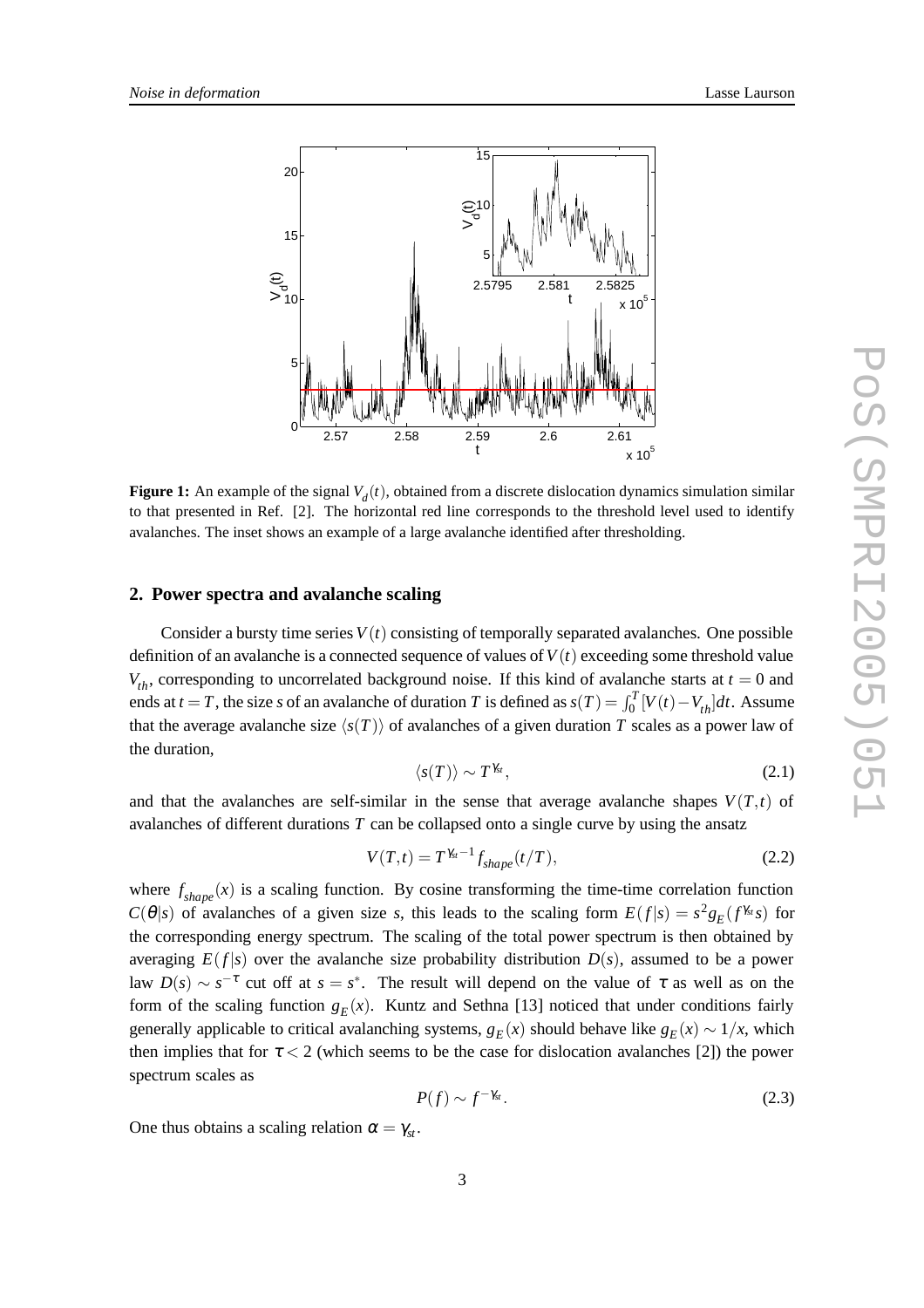

**Figure 2:** An example comparing the scaling of the PS of the signal  $V_d(t)$  and that of  $\langle s(1/T) \rangle$  from the two-dimensional discrete dislocation dynamics model. Both seem to scale with roughly the same exponent, in agreement with Eq. (2.3).

#### **3. Noise in dislocation systems**

The possible applications of the above scaling relation in studies of plasticity are twofold: One may consider either the motion of a single dislocation on its glide plane, or the collective motion of an ensemble of interacting dislocations, driven by an applied external stress.

A reasonable description of a single dislocation moving on its glide plane can be obtained by a 1+1 dimensional driven interface with the line tension approximation for the dislocation selfinteraction and considering interactions with point obstacles [16]. It should be noted, however, that for certain properties (such as the roughness of the dislocation line [17]), long-range self-stresses and the fact that the pinning obstacles are in typical cases forest dislocations can be important. Regardless of the details of the model, such interfaces exhibit rich phenomenology close to and around the depinning transition, where the velocity of the dislocation becomes zero. Here the external stress or strain rate act as possible control parameters. Below the critical value one meets the creep regime, in which the dislocation undergoes thermal motion of a broad set of barriers set by the background pinning field, from other dislocations and solutes/impurities [5, 18]. Of particular interest is the case where the interface is driven in the constant *velocity* (strain rate) ensemble, which allows for the presence of avalanches, in the form of external force fluctuations [19]. By using the scaling relation  $\gamma_{st} = (d + \chi)/z$ , where  $\chi$  is the roughness exponent, *z* the dynamical exponent and *d* the spatial dimension of the interface, together with numerical estimates for the exponents of a 1+1 -dimensional interface with the line tension approximation [20, 21], one obtains the value  $\gamma_{st} = 1.57(5)$ . Due to the different roughness exponent  $\chi \approx 1.0$  obtained for the model with a nonlocal interaction kernel [17], a different value for  $\gamma_{st}$  is expected in that case.

In addition to quenched disorder, one may also consider interactions with mobile impurities, such as diffusing solute atoms in solid solutions. This could be done in particular in the context of a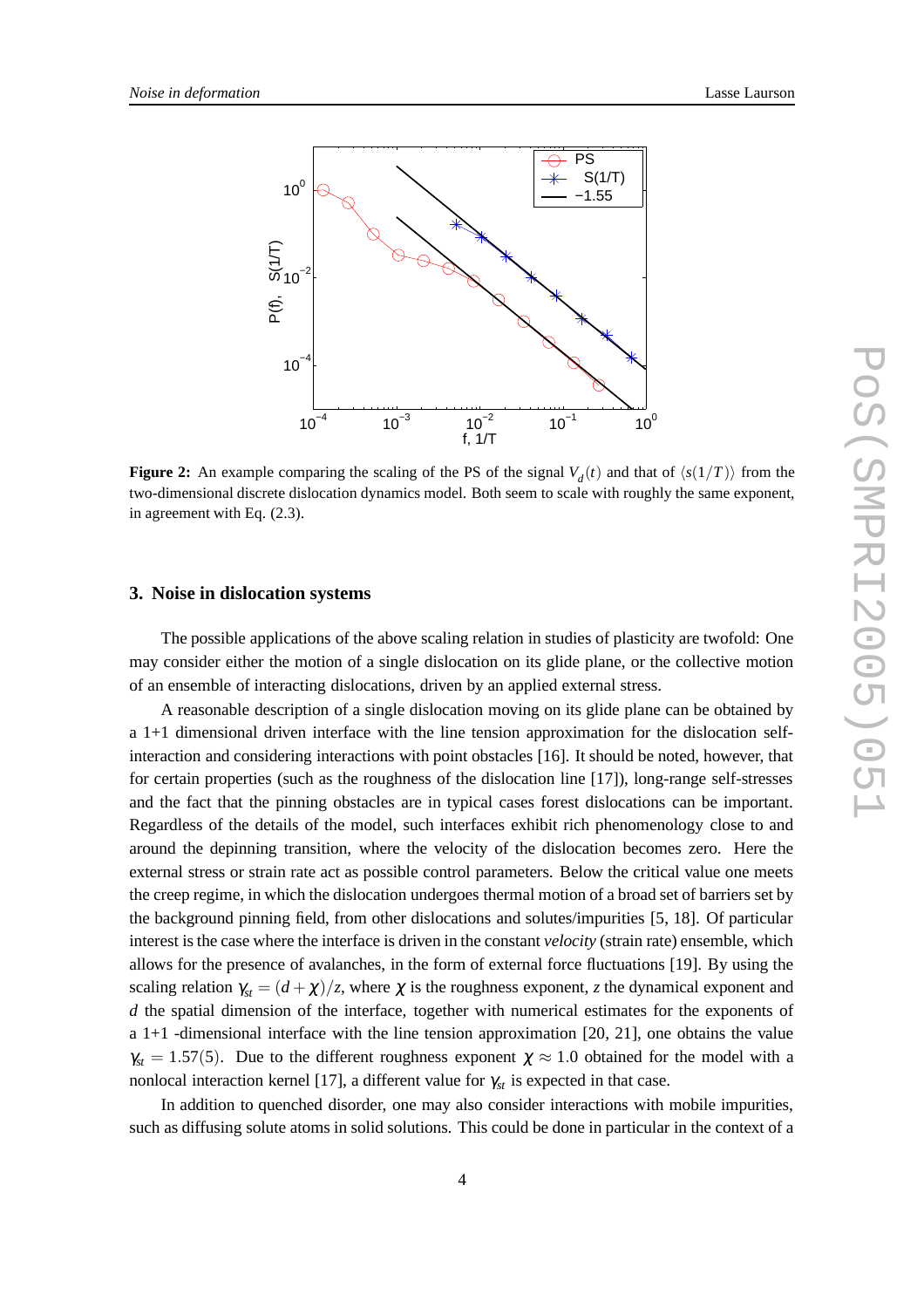phase field model, where the interface of the phase field interacts self-consistently with a conserved field, the solute atmosphere [15].

Similar considerations are expected to apply to models with large number of interacting dislocations, as well as real plastically deforming crystals, but now the time series of interest arises from the collective motion of all the dislocations in the system. In this context it is important to notice that the above derivation assumes that correlations between avalanches are negligible. On the other hand it is known from experiments that dislocation avalanches tend to cluster in time, consisting of a "mainshock" followed by a sequence of few aftershocks [3]. This may modify the low frequency part of the PS, but the high frequency part, corresponding to correlations within individual avalanches, is still expected to scale according to Eq. (2.3). Otherwise the assumptions made in the derivation are such that one could expect them to hold for a wide class of systems with critical avalanche dynamics, possibly including dislocation avalanches in plastically deforming crystals.

We have studied these phenomena numerically in the context of constant external stress (creep) simulations of a simple two-dimensional discrete dislocation dynamics model similar to the one presented in Ref. [2]. The preliminary results concerning the signal  $V_d(t) = \sum_i |v_i|$  (where  $v_i$  is the velocity of the i'th dislocation) indicate that the scaling  $\alpha = \gamma_{st} \approx 1.6$  would hold within errorbars, see Figs. 1 and 2. A detailed presentation of this result will be published elsewhere [15].

## **4. Conclusions**

In this paper we have briefly discussed the use of spectral tools in the study of dislocation avalanches in plastically deforming crystals. It would be interesting to test the scaling relation (2.3) presented here numerically for the various interface or line models for single dislocations as well as experimentally, e.g. in the creep experiments of ice single crystals [3] or in tensile tests of metallic single crystals [22]. If applicable, such a scaling relation would offer an alternative method for studying the avalanche statistics of the system, without the need to use possibly ambiguous thresholding methods.

Interestingly, Ananthakrishna *et al.* [23] have found, while studying the Portevin Le-Châtelier (PLC) effect in single crystals of Cu-10% Al, that the power spectrum of the stress time series for high strain rates decays as *f* <sup>−</sup>1.<sup>55</sup> for low frequencies, i.e. with roughly the same exponent as found by us for the constant stress simulation of a discrete dislocation dynamics model [15]. While the scaling arguments employed in Ref. [23] for the PS-scaling differ from the one presented here, it would be interesting to study the relation between spectral properties and avalanche statistics of the PLC time series in more detail. A possibility is to use a different definition of an avalanche, for instance by considering the stress drop from a certain threshold level and the subsequent increase of stress back to the same level as an "inverted pulse", instead of considering the stress drop statistics.

#### **Acknowledgments**

S. Zapperi, M. Zaiser, J. Weiss and F. Csikor are thanked for stimulating discussions, and the Center of Excellence program of the Academy of Finland for financial support.